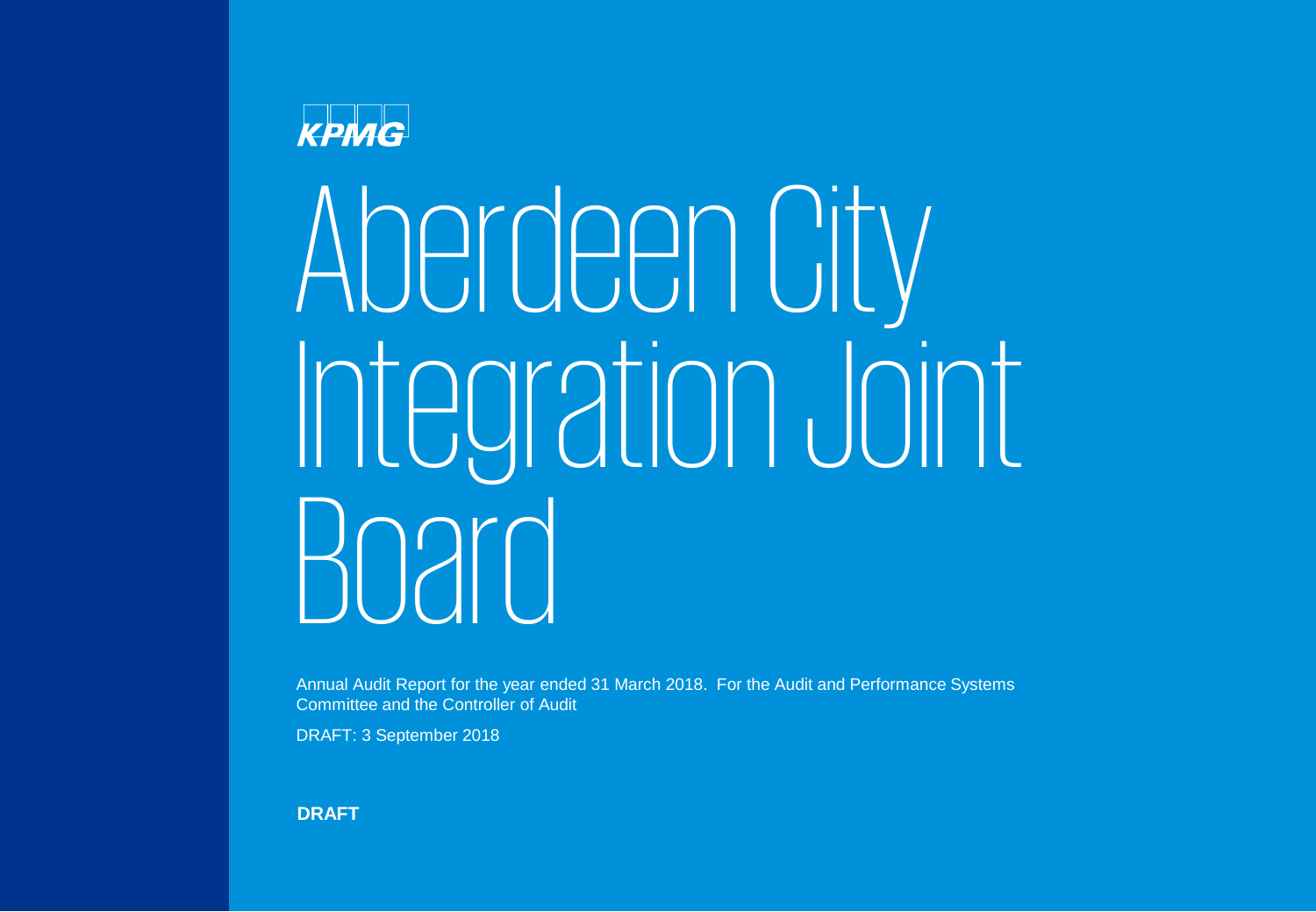# Contents

**Page**

|                                   | $-22$ |  |
|-----------------------------------|-------|--|
| <b>Introduction</b>               | 3     |  |
| <b>Financial position</b>         | 4     |  |
| <b>Wider scope and Best Value</b> | 6     |  |
| - Financial sustainability        |       |  |
| - Financial management            | 10    |  |
| - Governance and transparency     | 12    |  |
| - Value for money                 | 15    |  |
| <b>Appendix one: action plan</b>  | 16    |  |

#### **About this report**

This report has been prepared in accordance with the responsibilities set out within the Audit Scotland's *Code of Audit Practice* ("the *Code*").

This report is for the benefit of Aberdeen City Integration Joint Board ("the IJB") and is made available to Audit Scotland and the Controller of Audit (together "the Beneficiaries"). This report has not been designed to be of benefit to anyone except the Beneficiaries. In preparing this report we have not taken into account the interests, needs or circumstances of anyone apart from the Beneficiaries, even though we may have been aware that others might read this report. We have prepared this report for the benefit of the Beneficiaries alone. Nothing in this report constitutes an opinion on a valuation or legal advice.

We have not verified the reliability or accuracy of any information obtained in the course of our work, other than in the limited circumstances set out in the introduction and responsibilities sections of this report.

This report is not suitable to be relied on by any party wishing to acquire rights against KPMG LLP (other than the Beneficiaries) for any purpose or in any context. Any party other than the Beneficiaries that obtains access to this report or a copy (under the Freedom of Information Act 2000, the Freedom of Information (Scotland) Act 2002, through a Beneficiary's Publication Scheme or otherwise) and chooses to rely on this report (or any part of it) does so at its own risk. To the fullest extent permitted by law, KPMG LLP does not assume any responsibility and will not accept any liability in respect of this report to any party other than the Beneficiaries.

#### **Complaints**

If at any time you would like to discuss with us how our services can be improved or if you have a complaint about them, you are invited to contact Andy Shaw, who is the engagement leader for our services to the Council, telephone 0131 527 6673, email: andrew.shaw@kpmg.co.uk who will try to resolve your complaint. If your problem is not resolved, you should contact Hugh Harvie, our Head of Audit in Scotland, either by writing to him at Saltire Court, 20 Castle Terrace, Edinburgh, EH1 2EG or by telephoning 0131 527 6682 or email to hugh.harvie@kpmg.co.uk. We will investigate any complaint promptly and do what we can to resolve the difficulties. After this, if you are still dissatisfied with how your complaint has been handled you can refer the matter to Fiona Kordiak, Director of Audit Services, Audit Scotland, 4th Floor, 102 West Port, Edinburgh, EH3 9DN.

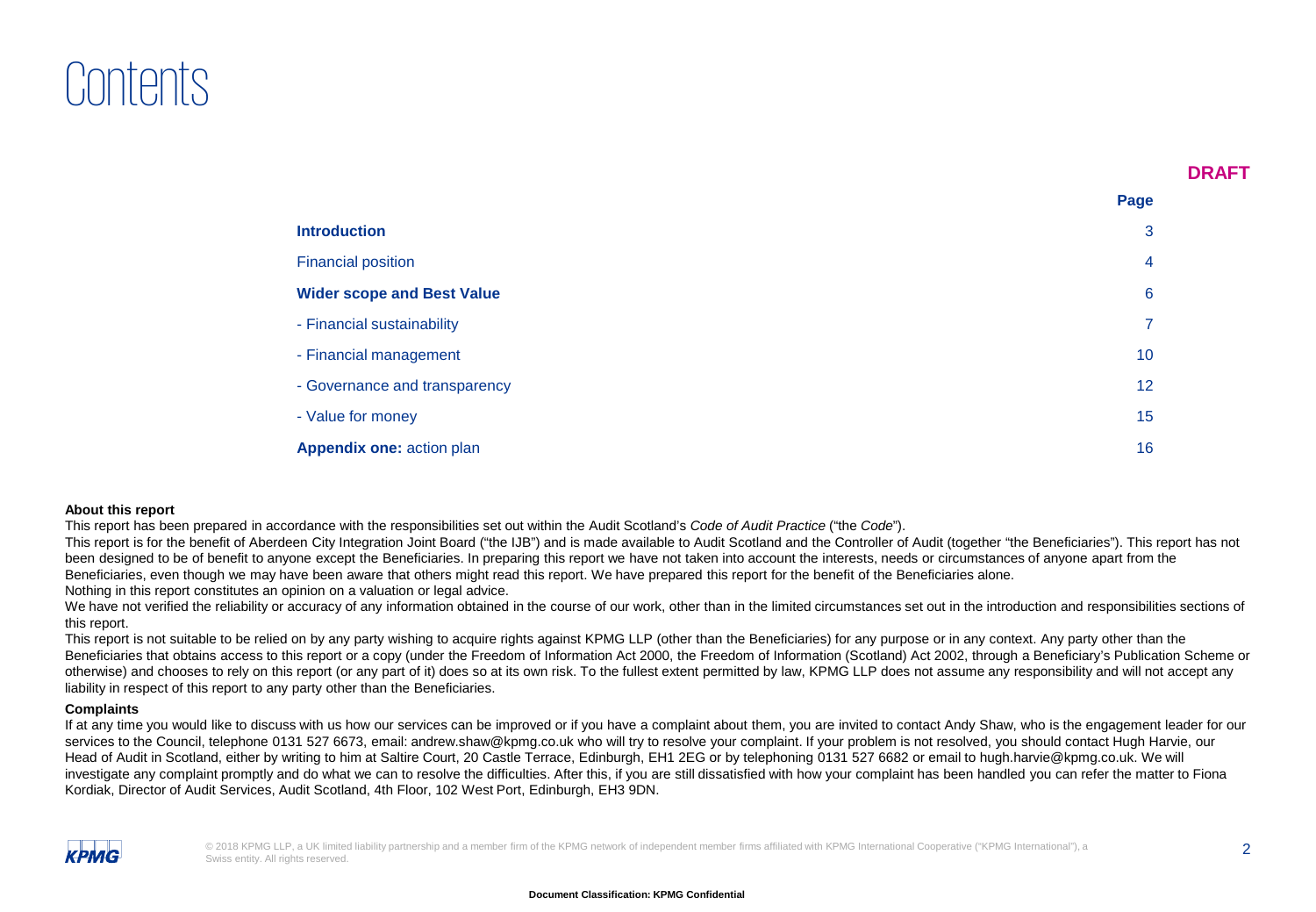### **Introduction**

# Purpose, scope and approach

#### **DRAFT**

#### **Purpose of this report**

The Accounts Commission appointed KPMG LLP as auditor of Aberdeen City Integration Joint Board ("the IJB") under part VII of the Local Government (Scotland) Act 1973 ("the Act"). The period of appointment is 2016-17 to 2021-22, inclusive.

This annual audit report presents our conclusions in respect of the wider scope matters of Audit Scotland's Code of Audit Practice ("the Code"). It is addressed to both those charged with governance at the IJB and the Controller of Audit. The areas of wider scope focus were set out in our audit strategy document which was presented to the Audit and Performance Systems Committee ("the APS") at the outset of our audit.

The Code sets out the wider dimensions of public sector audit which involves consideration of the following audit dimensions:

- financial sustainability
- financial management;
- governance and transparency; and
- value for money.

It is the responsibility of the IJB to ensure that it has proper arrangements across each of the audit dimensions. These arrangements should be appropriate to the nature of the Board and the services and functions that it has been created to deliver.

We issued an ISA 260: *Audit report to those charged with governance* report to the June 2018 meeting of the APS, summarising the findings and conclusions from the financial statements audit. The ISA 260 report and this report discharge our year end reporting responsibilities under the Code.

#### **Scope and approach**

We review and come to a conclusion on the audit dimensions. Our work to consider these wider scope aspects of the Code was not designed to identify all matters that may be relevant to those charged with governance. We performed a range of procedures to inform our work:

- interviews with senior officers, including the chief officer and chief financial officer;
- review of various committee papers and reports;
- attending committee meetings; and
- consideration of Audit Scotland guidance to draw conclusions on good practice.

We also considered the Accounts Commission's five Strategic Audit Priorities when considering the audit dimensions:

- the clarity of the IJB priorities and quality long-term planning to achieve these;
- the effectiveness of evaluating and implementing options for significant changes in delivering services;
- how effectively councils are ensuring that members and officers have the right knowledge, skills and time to lead and manage deliver of council priorities;
- how effectively council are involving citizens in decisions about services; and
- the quality of council public performance reporting to help citizens gauge improvements.



© 2018 KPMG LLP, a UK limited liability partnership and a member firm of the KPMG network of independent member firms affiliated with KPMG International Cooperative ("KPMG International"), a Swiss entity. All rights reserved.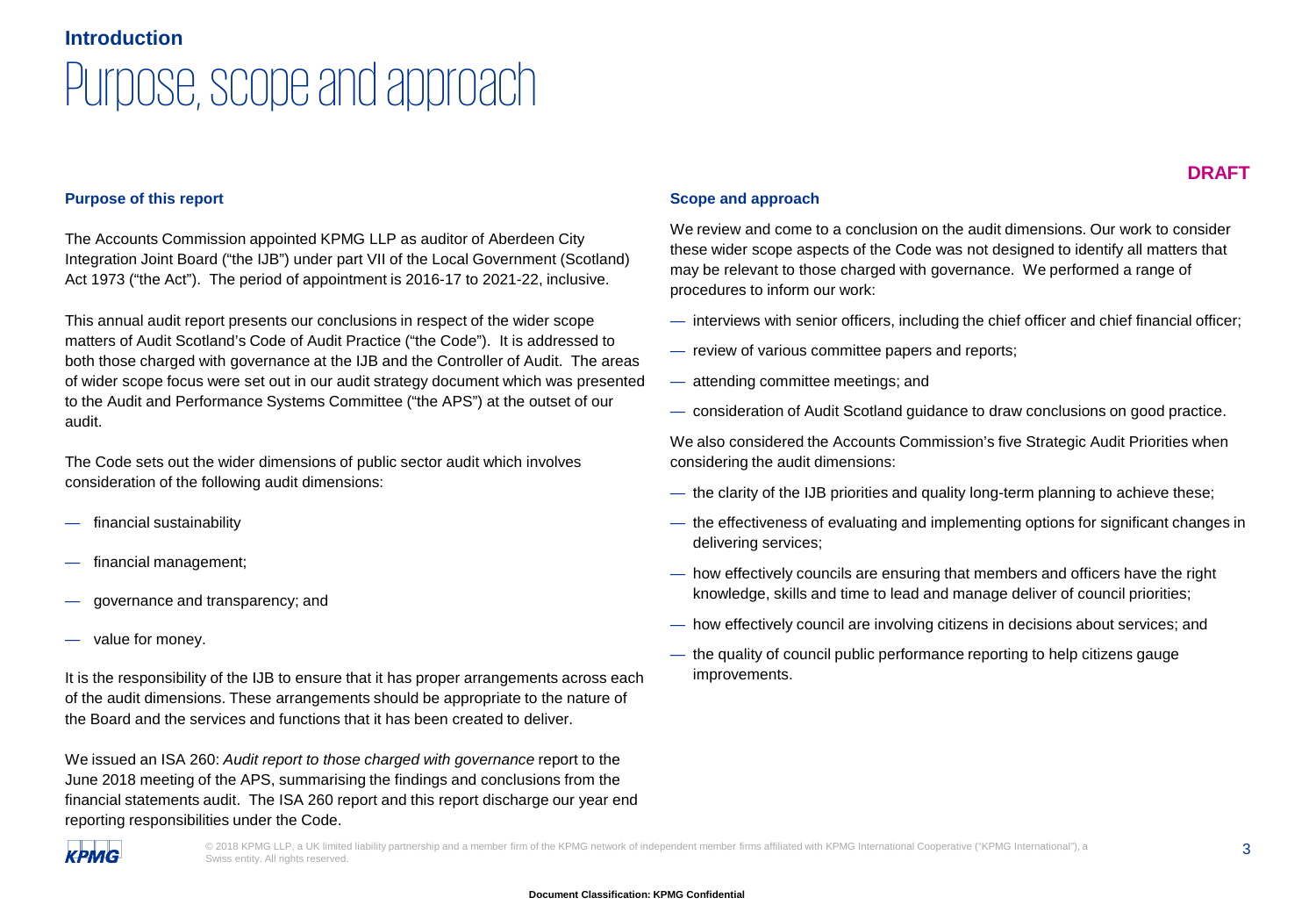# Financial position

#### **Overview**

The Board is responsible for the strategic planning and delivery of health and adult social care services in Aberdeen. The Board is responsible for services as set out in the Integration Scheme, which includes 'hosted' services provided by the IJB on behalf of the other integration joint boards in Aberdeen: Aberdeenshire and Moray.

#### **2017-18 Financial position**

A deficit of £2.1 million is reported in the comprehensive income and expenditure statement ("CIES"), which was funded from the brought forward reserves balance at 1 April 2017.

#### **Comprehensive income and expenditure statement**

The IJB has a responsibility to set a breakeven budget each year. For 2017-18 this was achieved based on an agreed use of £2.2 million integration and change funds from carried forward reserves, in addition to budgeted integration and change fund spend.

Budget pressures of £7.0 million were included as part of the 2017-18 budget process. The largest of these were staff increments and pay awards (£2.2 million) and an Aberdeen City Council funding cut of £3.1 million. Pressures in hosted services, prescribing and the apprenticeship levy also contributed to the total budget pressure of £7.0 million. The IJB identified savings of £4.8 million in order to mitigate the financial impact of the budget pressures.

The budget is updated and revised throughout the year as required based on known pressures and actual results achieved. This is reported to the Board to approve the changes made.

Excluding integration and change funds, a deficit of £3.5 million was reported on the mainstream budget as shown in the table opposite. The key under and overspends are described on page five.

| <b>Expenditure</b>                                    | <b>Full year</b><br>revised<br>budget (£000) | 2017-18<br><b>Actual</b><br>(E000) | (Under) /<br>over spend<br>(E000) |
|-------------------------------------------------------|----------------------------------------------|------------------------------------|-----------------------------------|
| Community health services                             | 31,576                                       | 31,407                             | (169)                             |
| Aberdeen City share of hosted health<br>services      | 20,569                                       | 21,725                             | 1,156                             |
| Learning disabilities                                 | 30,740                                       | 31,270                             | 529                               |
| Mental health and addictions                          | 19,976                                       | 20,065                             | 89                                |
| Older people and physical and sensory<br>disabilities | 73,285                                       | 72,882                             | (403)                             |
| Head office / admin                                   | (933)                                        | (587)                              | 346                               |
| <b>Criminal justice</b>                               | 47                                           | (91)                               | (138)                             |
| Housing                                               | 1,861                                        | 1,861                              |                                   |
| Primary care prescribing                              | 39,748                                       | 41,364                             | 1,616                             |
| Primary care                                          | 37,257                                       | 37,234                             | (23)                              |
| Out of area treatments                                | 1,005                                        | 1,480                              | 476                               |
| <b>Total mainstream</b>                               | 255,130                                      | 258,610                            | 3,480                             |
| Integration and change fund expenditure               | 6,381                                        | 5,011                              | 1,370                             |
| Met from 2016-17 carried forward<br>reserves          |                                              | (10, 417)                          | (10, 417)                         |
| <b>Total IJB</b>                                      | 261,511                                      | 253,204                            | (8, 307)                          |

*Source: Finance update as at 31 March 2018 (excludes set aside services)*

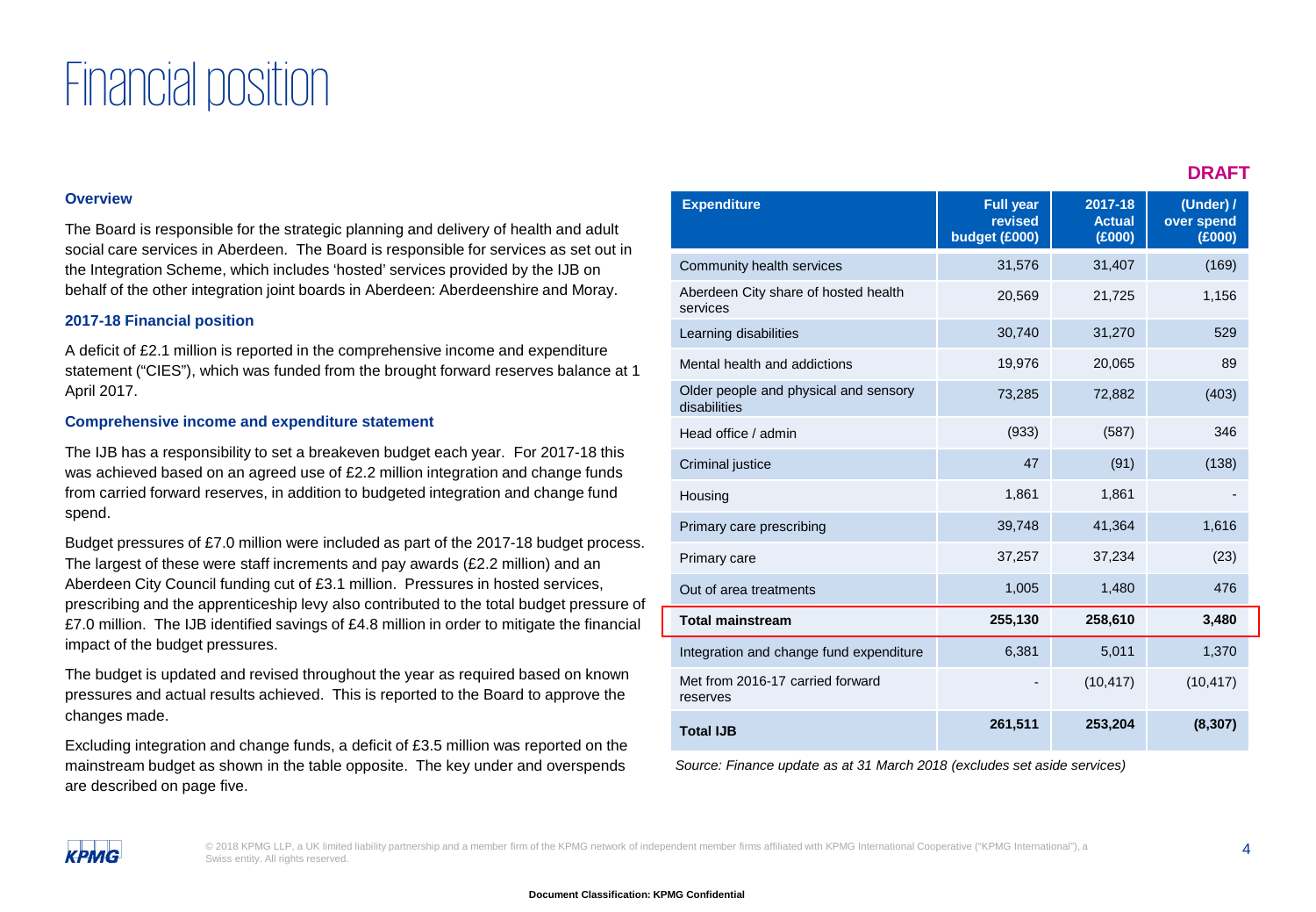# Financial position (continued)

#### CIES under and over spends

- Primary care prescribing: overspend £1.6 million. This is attributable to the higher than anticipated average unit cost per prescribed item in 2017-18 (increasing by up to £0.42 per item), driven by drugs on short supply. This is a national issue and one which is also forecast to affect the 2018-19 budget. The clinical director presented a report to the Board on 27 March 2018 to set out the actions being taken by the primary care prescribing group to mitigate the impact on the prescribing budget.
- $-$  Hosted services: overspend £1.2 million. The main reasons for the overspend are increased medical locum costs and higher than expected use of the wheelchair service within the intermediate care budget (£0.7 million). A further overspend of £0.4 million was reported in relation to the Grampian Medical Emergency Department.
- Learning disabilities: overspend £0.5 million. Largely due to under-recovery of customer/client receipts (£0.3 million) and staff cost increases for complex care clients (£0.2 million).
- Out of area treatments: overspend £0.5 million. As a result of the number of patients receiving care outside of the Grampian area.

#### **DRAFT**

#### **Balance sheet**

As the IJB does not own fixed assets, or hold bank accounts, the balance sheet is made up solely of amounts owing to and from the partner organisations and the resulting reserves.

The debtors balance at year end is made up of £5.2 million owed by NHS Grampian and £3.1 million by Aberdeen City Council. These amounts related to integration and change fund expenditure which has been committed but not yet spent.

| <b>Balance sheet</b>  | 2017-18<br>(E000)        | 2016-17<br>(E000) |
|-----------------------|--------------------------|-------------------|
| Short term debtors    | 8,307                    | 10,417            |
| Short term creditors  | $\overline{\phantom{0}}$ |                   |
| <b>Net assets</b>     | 8,307                    | 10,417            |
| Useable reserves      | (8, 307)                 | (10, 417)         |
| <b>Total reserves</b> | (8, 307)                 | (10, 417)         |

*Source: Audited annual accounts for the year ended 31 March 2018* 

The IJB utilised £2.1 million of reserves brought forward from 2016-17. Of the closing reserves position of £8.2 million, £2.5 million has been earmarked as a risk fund. The risk fund is intended to support the health and social care services provision and protect against any budget pressures during the year.

We provide further narrative on financial sustainability and financial management on pages seven to 11.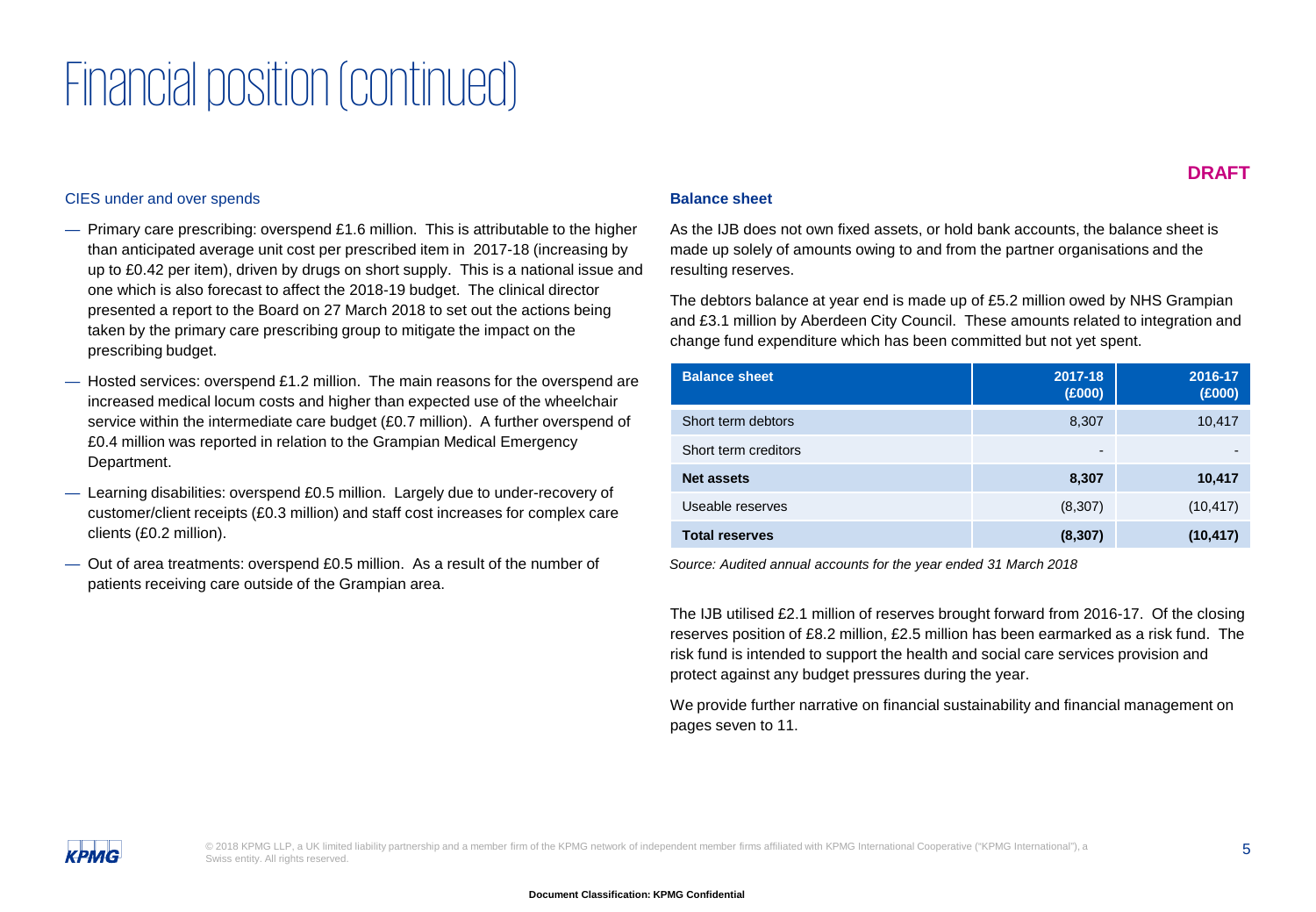# Wider scope and Best Value

#### **Audit dimensions introduction and conclusions**

**DRAFT**

The Code of Audit Practice sets out four audit dimensions which, alongside Best Value in the local government sector, set a common framework for all the audit work conducted for the Controller of Audit and for the Accounts Commission: financial sustainability; financial management; governance and transparency; and value for money.

It remains the responsibility of the audited body to ensure that it has proper arrangements across each of these audit dimensions. These arrangements should be appropriate to the nature of the audited body and the services and functions that it has been created to deliver. We review and come to a conclusion on these proper arrangements.

During our work on the audit dimensions we considered the work carried out by internal audit and other scrutiny bodies to ensure our work meets the proportionate and integrated principles contained within the Code of Audit Practice.

| <b>Financial sustainability</b>                                                                                                                                                                                                                                        |                                    | <b>Governance and transparency</b>                                                                                                                                                    |
|------------------------------------------------------------------------------------------------------------------------------------------------------------------------------------------------------------------------------------------------------------------------|------------------------------------|---------------------------------------------------------------------------------------------------------------------------------------------------------------------------------------|
| Integration and change funding is planned to be used to bridge an identified deficit in<br>2018-19.                                                                                                                                                                    |                                    | We consider that the IJB has appropriate governance arrangements in place and they<br>provide a framework for effective organisational decision making.                               |
| Whilst there are significant budget savings included within the five year plan, the IJB<br>has a strong transformation governance structure in place to monitor delivery of<br>savings. The IJB is planning to deliver transformational change over the longer term in |                                    | The IJB considered the governance framework at its formation, including working with<br>the Good Governance Institute to ensure that structures and processes are appropriate.        |
| order to address some of the financial challenges.                                                                                                                                                                                                                     |                                    | We consider that scrutiny is robust, specifically in respect of the APS where all members                                                                                             |
| Given that Aberdeen City Council and NHS Grampian fund the IJB in accordance with                                                                                                                                                                                      |                                    | demonstrate proportionate challenge.                                                                                                                                                  |
| the integration scheme, together with the IJB's control over transformation, we consider<br>that the IJB is financially sustainable.                                                                                                                                   |                                    | The IJB is committed to transparency, with committee papers being publically available.                                                                                               |
|                                                                                                                                                                                                                                                                        | <b>Aberdeen</b><br><b>City IJB</b> |                                                                                                                                                                                       |
| <b>Value for money</b>                                                                                                                                                                                                                                                 |                                    | <b>Financial management</b>                                                                                                                                                           |
| We consider that the IJB has appropriate arrangements for using resources effectively<br>and continually improving services.                                                                                                                                           |                                    | The IJB has appropriate controls over the monitoring of expenditure against budget, with<br>quarterly reports being presented at public board meetings and evident scrutiny of costs. |
|                                                                                                                                                                                                                                                                        |                                    | Financial capacity is appropriate, and is well supported by the executive team.                                                                                                       |
|                                                                                                                                                                                                                                                                        |                                    |                                                                                                                                                                                       |



© 2018 KPMG LLP, a UK limited liability partnership and a member firm of the KPMG network of independent member firms affiliated with KPMG International Cooperative ("KPMG International"), a Swiss entity. All rights reserved.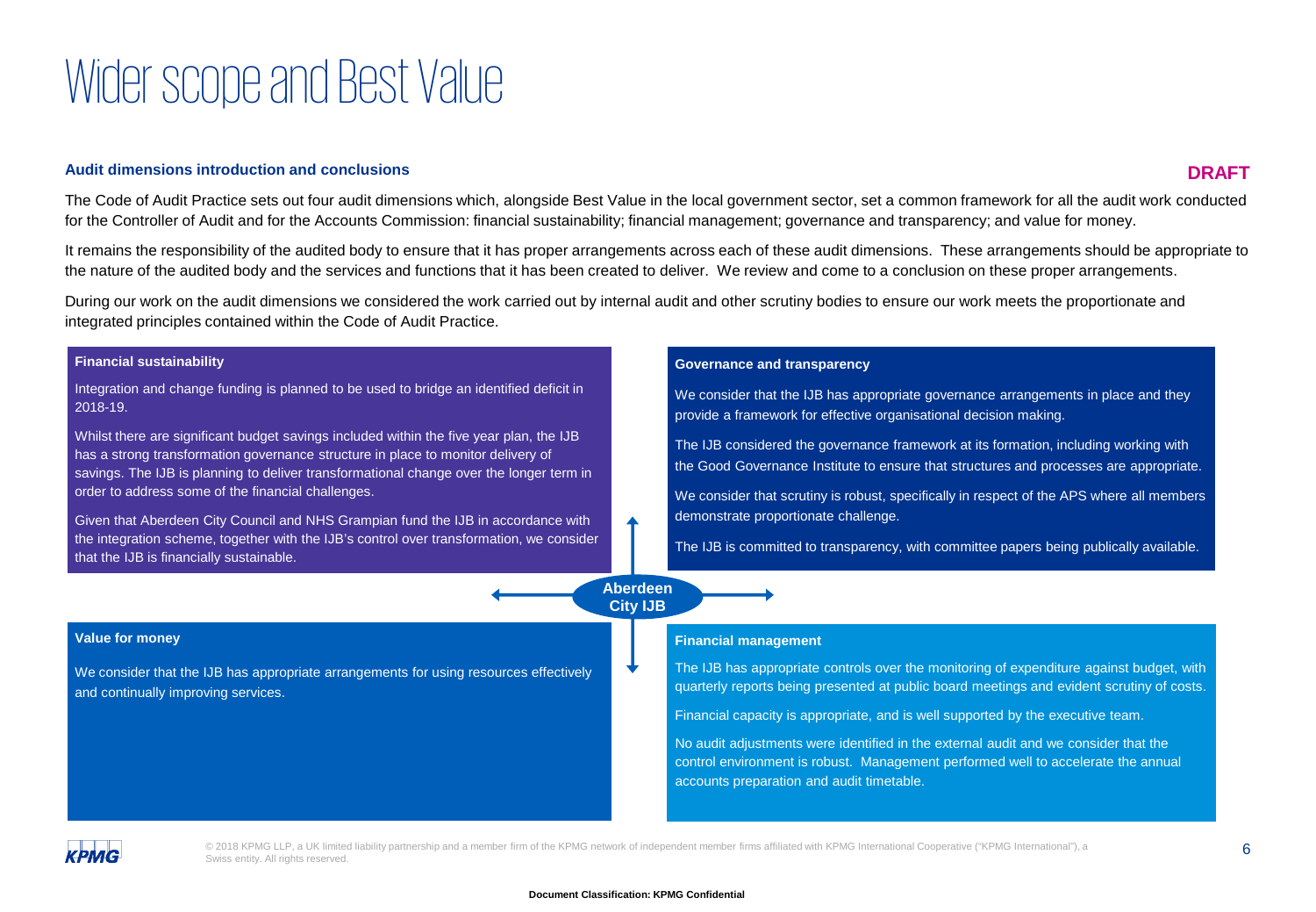## Wider scope and Best Value Financial sustainability

**Financial sustainability looks forward to the medium and longer term to consider whether the body is planning effectively to continue to deliver its services or the way in which they should be delivered.**

Financial sustainability is inherently a risk to the IJB given the challenging environment, where funding is reducing in real terms and efficiency savings are required. In assessing financial sustainability we consider whether the IJB is able to balance budgets in the short term and whether longer term financial pressures are understood and are planned for, as evidenced by the IJB's financial strategies and plans.

#### Budget setting

The IJB receives budget allocations from NHS Grampian and Aberdeen City Council. The IJB budget is set one year in advance, in line with single year budget allocations from Scottish Government. Management used the confirmed funding for the 2018-19 budget to develop a five year medium term financial strategy. Projections for 2019-20 are based on historic trends and planning assumptions.

Both partners are facing financial challenges with demand exceeding resources available. Aberdeen City Council has a savings target of £125 million over the next five years and is implementing a Target Operating Model over the period to 2020-21 to support in delivery of the savings. NHS Grampian has an estimated savings target of £20 million per annum over the next five years. These financial pressures directly impact the IJB as funding from partners is the IJB's sole source of recurring funding, and the partners' savings targets are naturally reflected within the IJB budget.

Local pressures have also impacted the five year financial plan increasing the budget pressures, such as a projected 10% increase in the number of over 65s in Aberdeen City between 2017 and 2022 and difficulty recruiting to health care professions.

The IJB's budget for 2018-19 is balanced after savings of £0.9 million and by allocating £3.1 million of integration and change funding to bridge the gap. Integration and change funding was also used in 2017-18 in the same way.

**DRAFT**

This was intended to be a one-off arrangement but has been repeated for 2018-19, but has not been budgeted for 2019-20 onwards.

The IJB has assumed that the Council will pass on its share of the reduction in the Scottish Government grant settlement. This has been offset by an expected increase in NHS funding of 1.5% per annum.

From 2019-20 onwards the IJB has identified budget pressures of around £6 million per annum, and new requirements (such as Scottish living wage cost increases and the national care home contract cost increases) of around £1 million per annum. The medium term financial strategy sets out the required efficiency, transformation programme, medicine management and service redesign savings which are required to deliver a balanced budget.

#### Five year budgets and savings targets

|                                  | 2018-19<br>£000 | 2019-20<br>£000 | 2020-21<br>£000 | 2021-22<br>£000          | 2022-23<br>£000 |
|----------------------------------|-----------------|-----------------|-----------------|--------------------------|-----------------|
| <b>Budget pressures</b>          | 5,849           | 5,732           | 5,903           | 6.081                    | 6,263           |
| New requirements                 | 1,027           | 910             | 1,036           | 1.168                    | 1,305           |
| <b>Total pressures</b>           | 6,876           | 6,642           | 6,939           | 7.249                    | 7,568           |
| Reduction in Council funding     | 832             | 1,901           | 1,901           | 1,901                    | 1,901           |
| Earmarked funding                | (656)           | 755             | 755             | $\overline{\phantom{a}}$ |                 |
| Uplift in NHS funding            | (2,846)         | (2,846)         | (2,846)         | (2,846)                  | (2,846)         |
| <b>Total funding adjustments</b> | (2,670)         | (190)           | (190)           | (945)                    | (945)           |
| <b>Savings target</b>            | 4,206           | 6,452           | 6,749           | 6,304                    | 6,623           |

*Source: Medium term financial strategy (27 March 2018)*



© 2018 KPMG LLP, a UK limited liability partnership and a member firm of the KPMG network of independent member firms affiliated with KPMG International Cooperative ("KPMG International"), a Swiss entity. All rights reserved.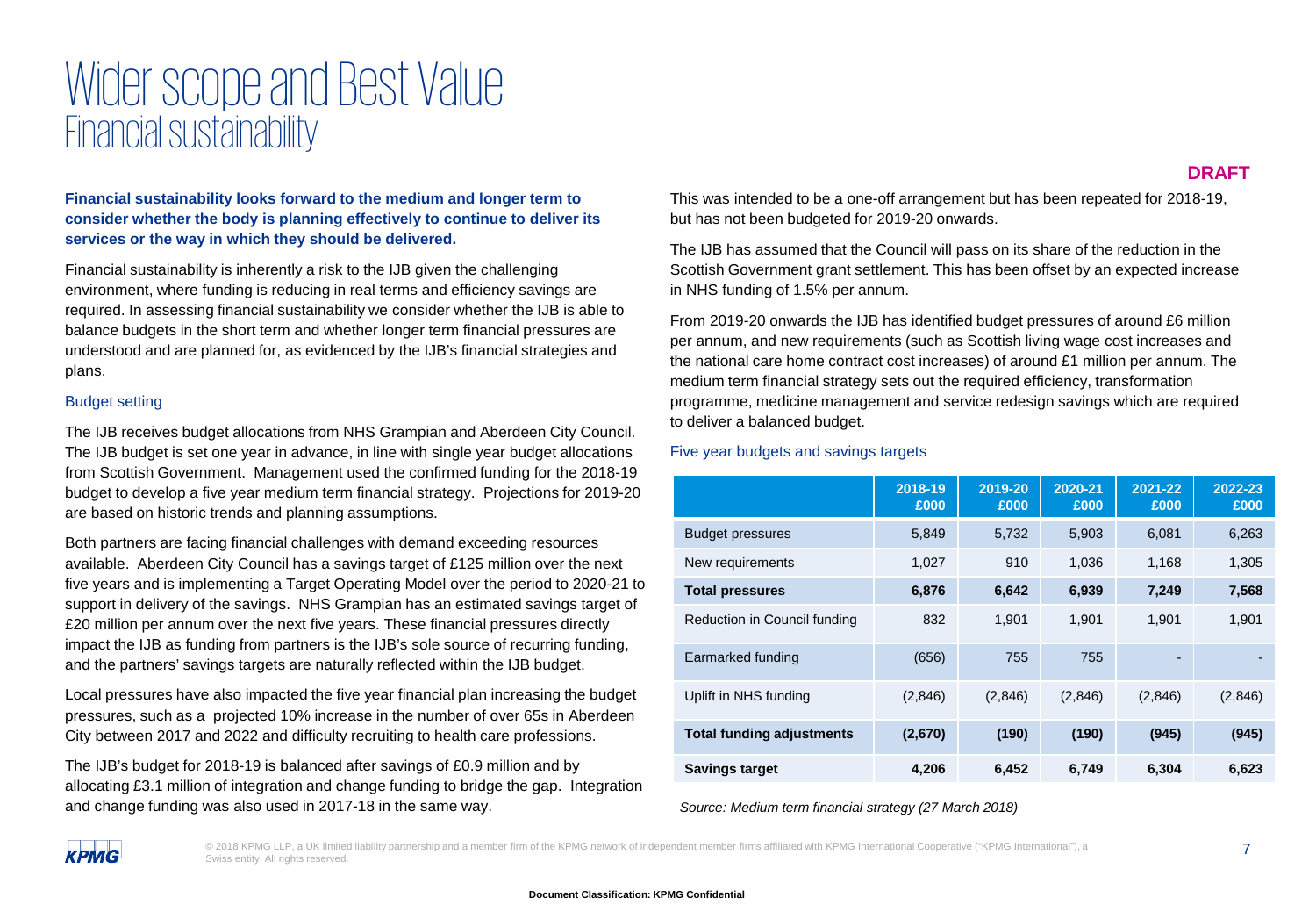## Wider scope and Best Value Financial sustainability (continued)

#### Risk sharing

The integration scheme sets out the process to be followed should the IJB overspend against the agreed budget. The chief financial officer is expected to manage the budget to ensure that there are no overspends. Where an unexpected overspend is likely the chief financial officer should agree corrective action to mitigate the overspend. Where this does not resolve the gap, agreement must be made between the partners, in conjunction with the executive team, to agree a recovery plan to balance the budget.

Where this is unsuccessful and the IJB overspends at the year end, uncommitted reserves are applied to the overspend firstly and the remaining overspend is either met by a voluntary additional one-off payment from a partner or the partners make joint additional payments proportionate with their respective share of the IJB baseline budget.

This arrangement gives the IJB comfort that overspends will ultimately be met by the partners. We note that it does not motivate collaborative working between the three parties. For example, overspends in a council-funded area of service may be driven by increased "high outcome" activity which delivers reduced demand in an NHSfunded area of service, given the benefits of "preventative care". There is no consideration for this in the integration scheme.

#### Reserves strategy

The IJB approved a reserves policy in October 2016 which sets out the statutory and regulatory framework for reserves, the operation of these reserves and the role of the chief financial officer in determining the adequacy of reserves held by the IJB. The projected reserves position for 2018-19 was approved with the medium term financial strategy on 27 March 2018. The position, set out in the table opposite, includes a £2.5 million risk fund which was approved by the board in the prior year. This is a prudent approach by the IJB and is intended to create a contingency for unexpected events.

| 2018-19 reserves                      | £ million |
|---------------------------------------|-----------|
| <b>Budgeted opening reserves</b>      | 9.4       |
| New resources                         | 18.3      |
| Transformation programme commitments  | (6.3)     |
| Living wage and sleepover commitments | (12.5)    |
| Operational allocations               | (3.1)     |
| Closing reserves                      | 5.8       |

The annual accounts as at 31 March 2018 were prepared on a going concern basis. The IJB is in its infancy and is at the start of plans to transform services, however it had reserves of £8.3 million as at 31 March 2018.

#### Transformation programme

The Board receives regular updates on progress towards transformation projects. Key decisions are presented to the Board for approval. The APS also receives detailed updates into transformation progress including deep dives into specific areas at request. Priority areas are:

- Acute care at home.
- Supporting management of long term conditions building community.
- Capacity.

.

- Modernising primary and community care.
- Culture change / organisational change.
- Strategic commissioning and development of social care.
- Information and communication technology and technology enabled care.



© 2018 KPMG LLP, a UK limited liability partnership and a member firm of the KPMG network of independent member firms affiliated with KPMG International Cooperative ("KPMG International"), a Swiss entity. All rights reserved.

**DRAFT**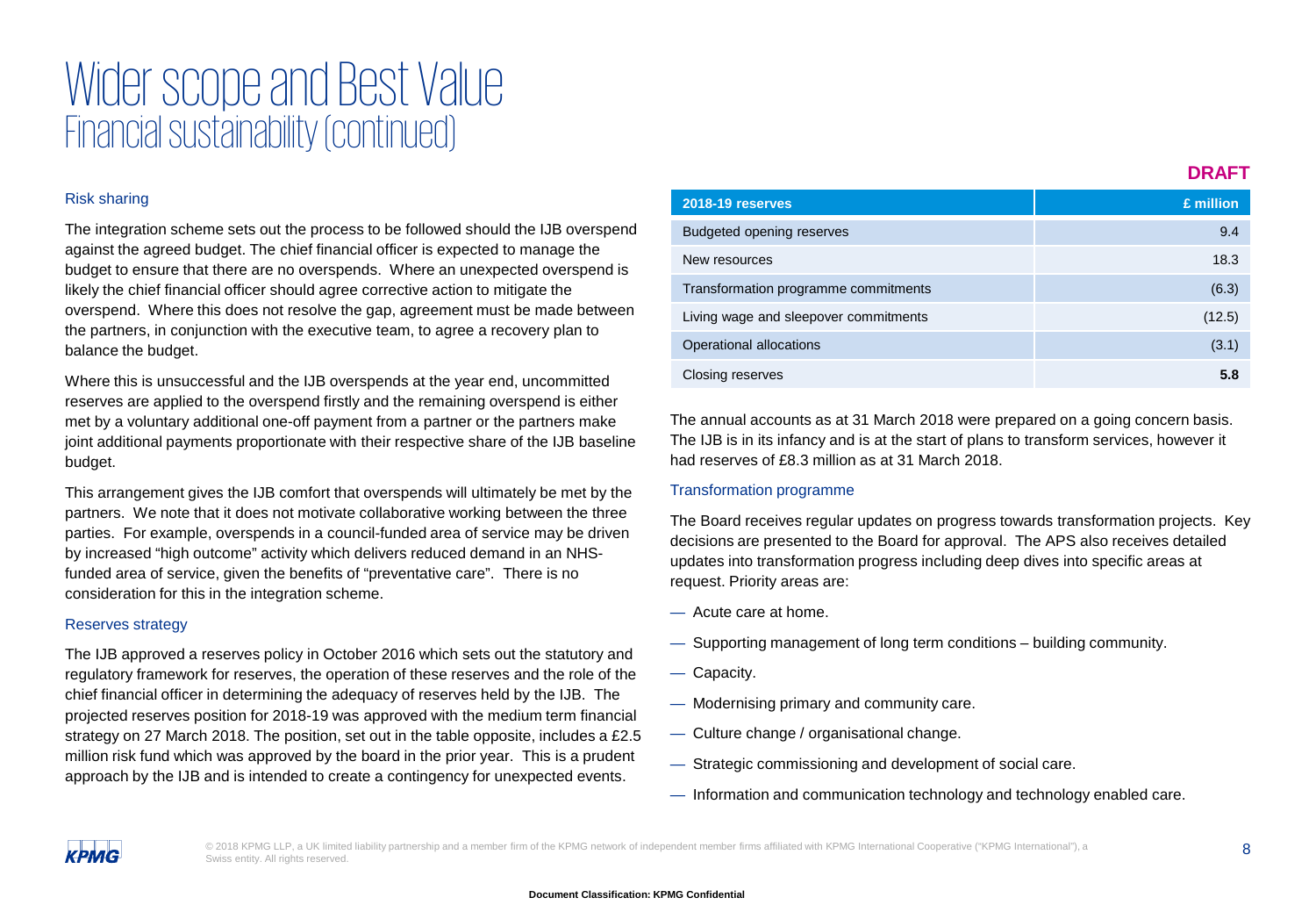## Wider scope and Best Value Financial sustainability (continued)

A strong governance structure has been put in place to ensure effective operational and executive oversight of the transformation program. It is recognised that the transformation programme will require time to deliver anticipated saving and other benefits. The programme has priority projects which are considered to have the largest potential impact and those that support the IJB's plans to shift towards a more person-centred and community-focussed health and social care service.

#### Efficiency savings

Wider efficiency savings have been identified as part of the five year plan, acknowledging that transformational savings will take longer to realise. These measures include:

- Service redesign: focus on delivering savings from continuous review of service provision to ensure the best service can be delivered within budget.
- Medicines management: focus on mitigating the risk of rising costs of primary care medicines, by introducing a range of measures to control prescribing volumes and reduce costs per item.
- Other efficiency savings including review of pricing policies and review of services.

#### Scotland's new financial powers and EU withdrawal

For the risks presented by each of these areas, the IJB's primary response is to consider the actions taken by Aberdeen City Council and NHS Grampian, being the funders and commissioned bodies. Through the established risk management framework of the IJB, risks which directly impact the body are considered and managed.

#### **Conclusion**

Whilst there are significant budget savings included within the five year plan, the IJB has a strong transformation governance structure in place to monitor delivery of savings. High level themes have been developed to achieve budget savings.

Given that Aberdeen City Council and NHS Grampian fund the IJB in accordance with the integration scheme, together with the IJB's control over transformation, we consider that the IJB is financially sustainable.

In forming this conclusion we note the views of the appointed auditors for the partner bodies, neither of which raised exceptions in respect of financial sustainability.

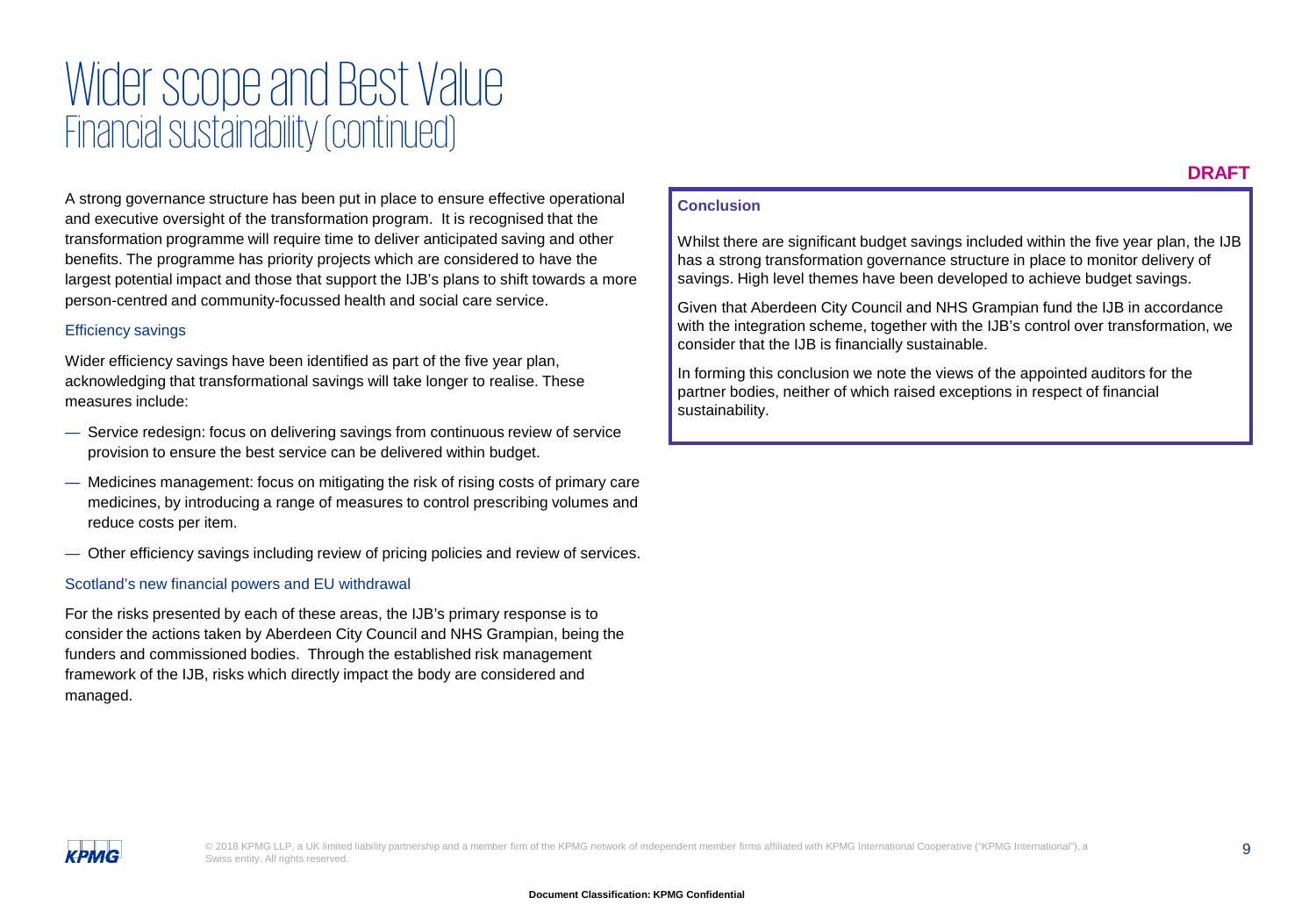## Wider scope and Best Value Financial management

**Financial management is concerned with financial capacity, sound budgetary processes and whether the control environment and internal controls are operating effectively.**

The chief finance officer is responsible for ensuring that appropriate financial services are available to the IJB and the chief officer.

#### Budgetary controls

The IJB's financial management comes under a reasonable degree of scrutiny, with budgets monitored at IJB, local authority and NHS level.

The IJB produces a quarterly finance update which is taken to both the Board and the APS. From our review of the minutes and attendance at meetings, it is evident that there is a sufficient level of scrutiny, and these reports have allowed the IJB to address overspends in a timely fashion.

Furthermore, a monthly finance update is provided from NHS Grampian to IJB management.

We performed controls testing over the budgeting process including the monitoring of budgets throughout the year. We found that budget reports were presented to the Board and APS on a timely basis and that overspends are appropriately discussed and challenged.

An internal review was carried out comparing the IJB's financial governance arrangements to the financial governance requirements contained in the "*Role of the Chief Financial Officer in Local Government (2016)*". This review considered points such as ensuring the provision of clear, well presented, timely, complete and accurate information and reports to budget-holders. There are some areas of future development noted in the report, however on the whole the report demonstrates good compliance with the CIPFA requirements.

#### Internal audit

The IJB has an internal audit function which undertake reviews at both the IJB level and the local authority level. NHS Grampian has its own internal audit function, however any reviews specific to the IJB are shared with the Board and audit and performance systems committee. Internal audit completed six internal reviews during 2017-18 (with one still in draft, and one to be complete). There were no recommendations graded as 'major', 'critical' or 'high'.

The chief internal audit auditor concluded in the annual audit report that sufficient work was completed during the year, or was sufficiently advanced to enable it to conclude that reasonable assurance can be placed upon the adequacy and effectiveness of the Board's internal control system.

At the date of issuing this opinion (2 April 2018) the chief internal auditor noted that one recommendation was overdue. This recommendation was in relation to the development of the scheme of delegation. Management noted that this recommendation could not be progressed until the Aberdeen City Council delegations had been finalised. The recommendation has now been actioned.

#### Financial regulations

The IJB has standing financial regulations which determine how spend can be authorised. The highest expenditure that can be approved by the Chief Officer is £50,000, with anything above that level having to go through the Board, which conducts its meetings in public.

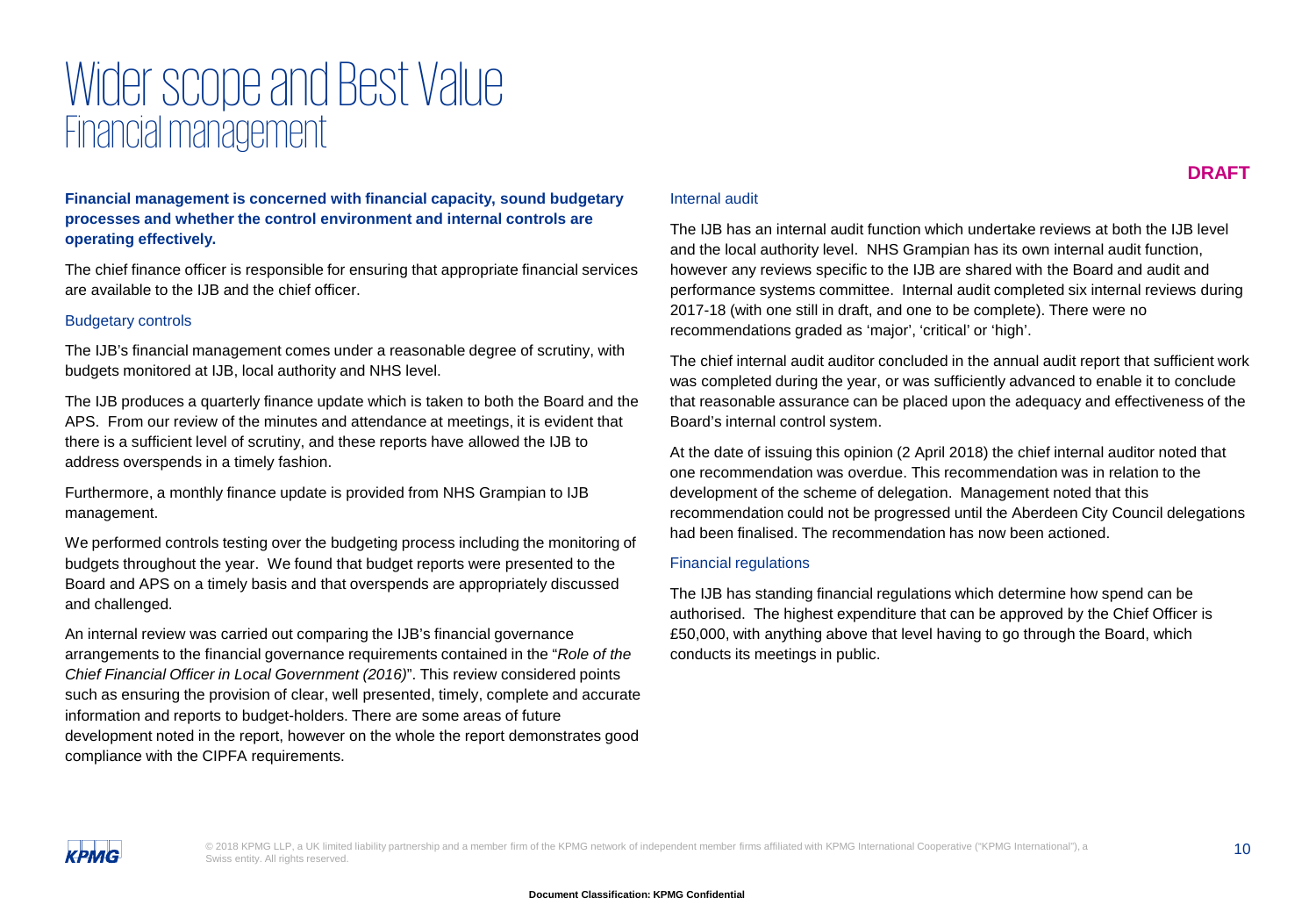## Wider scope and Best Value Financial management (continued)

#### Finance function capacity

The S95 officer is the chief finance officer, therefore has appropriate status within the IJB and access to the partner chief executive officers and Board members. The finance function consists of the chief finance officer, and other resources are used as required from Aberdeen City Council and NHS Grampian finance teams. Finance function capacity is considered to be appropriate, and is supported by a full executive team.

The Council provides induction and ongoing training for both elected members and other Board members. An induction session was held for new elected members following the May elections. This was open to all Board members and was intended to give an understanding of the IJB and also covered governance issues such as the code of conduct and the Nolan principles. There is an ongoing calendar of workshops which take place after most Board meetings to address upcoming subjects and are intended to give members the knowledge they need in order to provide appropriate scrutiny.

#### Annual accounts

The 2017-18 annual accounts preparation was brought forward by 4 weeks compared to 2016-17, to fit into Aberdeen City Council's accelerated timetable. Management issued unaudited annual accounts to the Board on 22 May 2018. The audit was conducted from 21 May 2018 and no audit adjustments were identified. Management performed well to accelerate the timetable whilst maintaining quality.

#### **DRAFT**

#### **Conclusion**

The IJB has appropriate controls over the monitoring of expenditure against budget, with quarterly reports going to public board meetings and evident scrutiny of costs.

Financial capacity is appropriate, and is well supported by the executive team.

Management performed well to accelerate the annual accounts preparation and audit timetable.

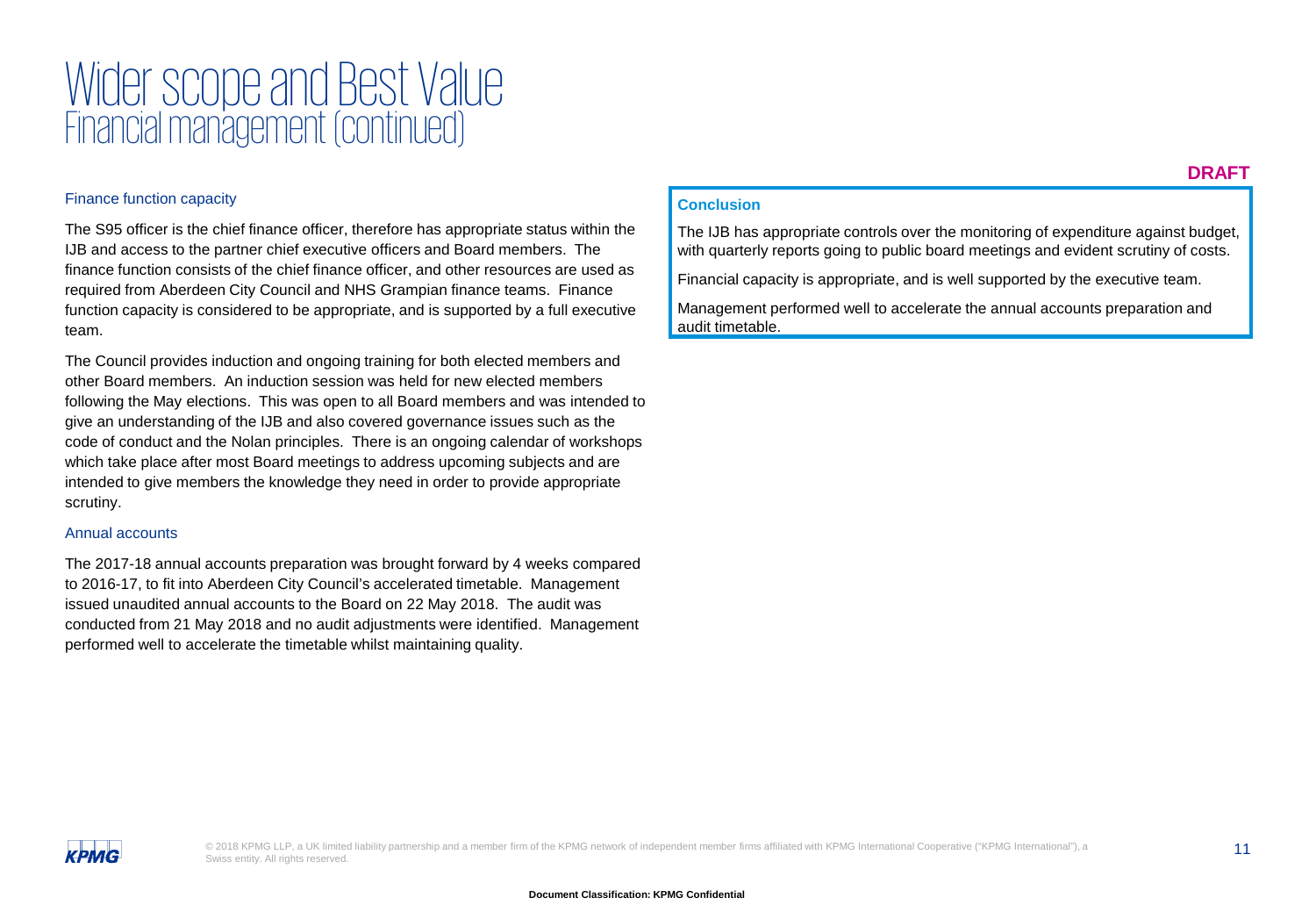### Wider scope and Best Value Governance and transparency

**Governance and transparency is concerned with the effectiveness of scrutiny and governance arrangements, leadership and decision making, and transparent reporting of financial and performance information.** 

#### Governance framework and decision making

The Board is responsible for establishing arrangements for ensuring the proper conduct of the affairs of the IJB and for monitoring the adequacy of these arrangements. To assist in this role, the IJB developed an assurance framework in conjunction with the Good Governance Institute, which provides readers with an understanding of the governance framework and the assurances that can be obtained from it. The integration scheme between Aberdeen City Council and NHS Grampian also sets out key governance arrangements.

The Board comprises a wide range of service users and partners including elected councillors nominated by Aberdeen City Council and directors nominated by NHS Grampian. As noted in the 2016-17 annual audit report, following the local government elections in May 2017 new elected members joined the Board. An induction session was arranged for these new members, and was open to any member of the Board. This provided the members with an understanding of the IJB and its role. Training for IJB members is now provided as and when required in the form of workshops following Board meetings.

The APS reviews the overall internal control arrangements of the board and makes recommendations to the IJB regarding signing of the governance statement.

A second committee, the clinical care and governance committee, focuses on clinical assurance.

The Chief Officer provides overall strategic and operational advice to the IJB and is accountable for the delivery of services. The Chief Officer is also accountable to both the Chief Executive of Aberdeen City Council and the Chief Executive of NHS Grampian and provides regular reports to both the council and the NHS board.

The Board and APS each met on a regular basis throughout the year. We review minutes from each to assess their effectiveness. We also periodically attend meetings of the APS. From this we have concluded that the committee is effective and provides robust challenge.

The board assurance and escalation framework sets out how the board obtains the appropriate assurances on its activities. This framework includes the governance structure, systems and performance outcomes through with the Board receives assurance. It also describes the escalation process.

#### Risk management

The IJB has worked with the Good Governance Institute in 2016-17 to review all of its governance arrangements, which included carrying out a review of the IJB's assurance framework. This provided assurance that key risks to the achievement of integration objectives have been appropriately identified, communicated and addressed. The IJB has set out its risk appetite in its strategic plan and the risk appetite is reviewed by the Board on an annual basis. Risk registers are regularly updated and scrutinised by management and the APS.

#### Internal control

Aberdeen City Council and NHS Grampian are the partner bodies. All financial transactions of the Board are processed through the financial systems of the partner bodies and are subject to the same controls and scrutiny as the council and health board, including the work performed by internal audit.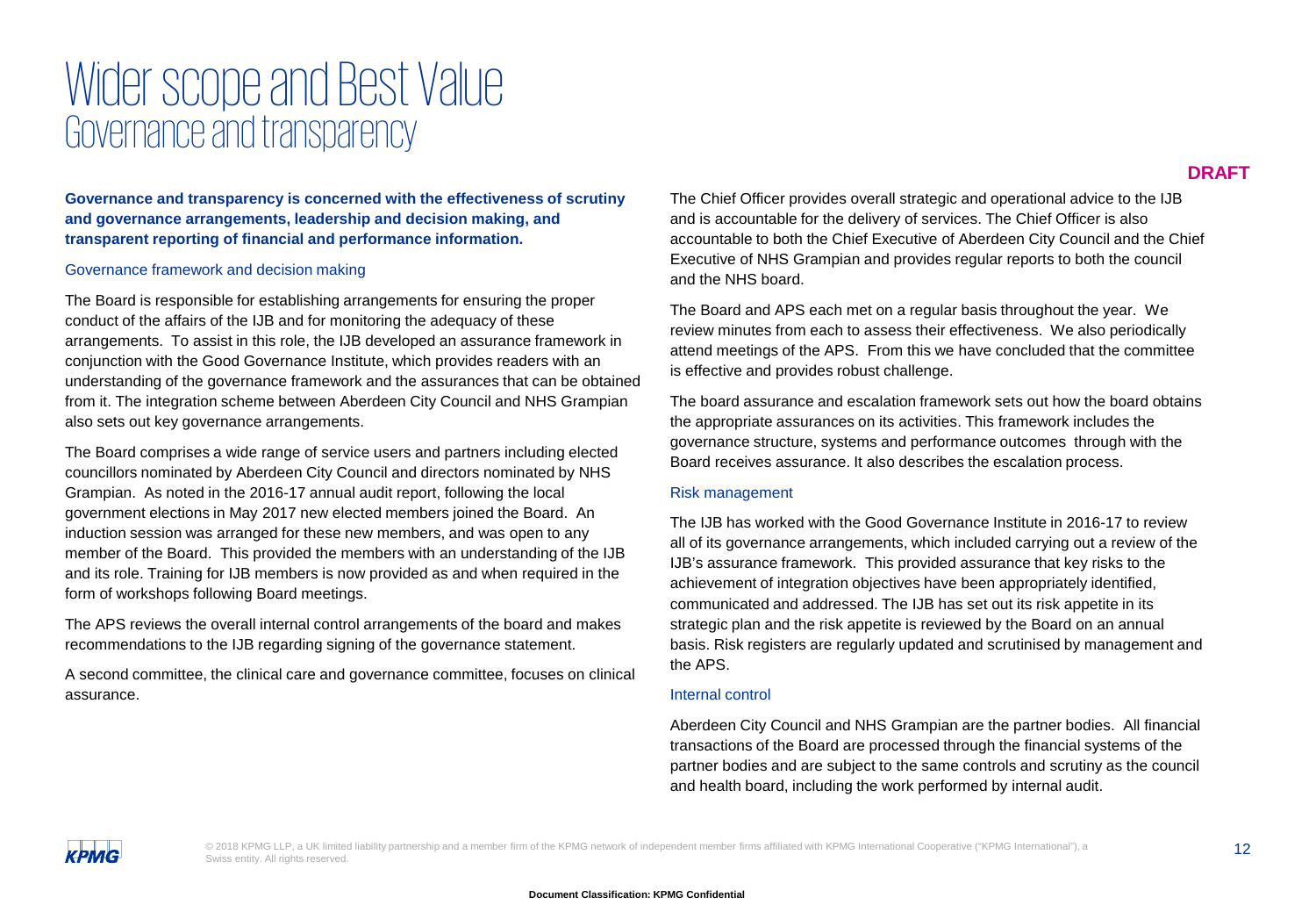# Wider scope and Best Value Governance and transparency (continued)

#### Internal audit

Internal audit provides the IJB and Chief Officer with independent assurance on the IJB's overall risk management, internal control and corporate governance processes. Each partner organisation has its own internal audit service, with Chief Internal Auditor of Aberdeen City Council also holding the appointment of Chief Internal Auditor of the IJB.

The IJB's Chief Internal Auditor uses the results of the audit work carried out at Aberdeen City Council and NHS Grampian to form an opinion on the Board's systems of governance, risk and internal control. For 2017-18 the Board's Chief Internal Auditor concluded that reasonable assurance can be placed on the adequacy and effectiveness of the Board's systems of governance, risk and internal control.

We considered the activities of internal audit against the requirements of Public Sector Internal Audit Standards ("PSIAS"), focusing our review on the public sector requirements of the attribute and performance standards contained within PSIAS. We reviewed internal audit reports and conclusions, and through discussion obtained the views of internal audit of risks of fraud within the Council.

The review of internal audit reports and conclusions did not indicate additional risks and there was no impact on our audit approach.

#### Fraud

Arrangements are in place to ensure that suspected or alleged frauds or irregularities are investigated by one of the partner bodies internal audit sections. Since the Board does not directly employ staff, investigations will be carried out by the internal audit service of the partner body where any fraud or irregularity originates. NHS Grampian can also call on the expertise of Counter Fraud Services provided through NHS National Services Scotland.

#### **Transparency**

The public should be able to hold the IJB to account for the services it provides. Transparency means that the public has ready access to understandable, relevant and timely information about how the IJB is taking decisions and how it is using its resources.

Full details of the meetings held by the IJB and the APS committee are available through the Aberdeen City Council website. Members of the public can access committee papers and minutes of meetings, with exempt items minimised as much as possible. Reasons for papers being discussed in private are given in the meeting minutes. Members of the public are welcome to attend board meetings and APS meetings.

We have not found evidence to suggest that information is unjustifiably withheld from public scrutiny. Furthermore, members of the public can attend meetings of the IJB .

Overall we concluded that the IJB is open and transparent.

#### Authorisation and approvals

The Chief Officer can only approve expenditure up to £50,000, with anything larger subject to approval from the local authority or NHS board. These directions are disclosed in the IJB minutes meaning that significant items of expenditure are publicly visible.

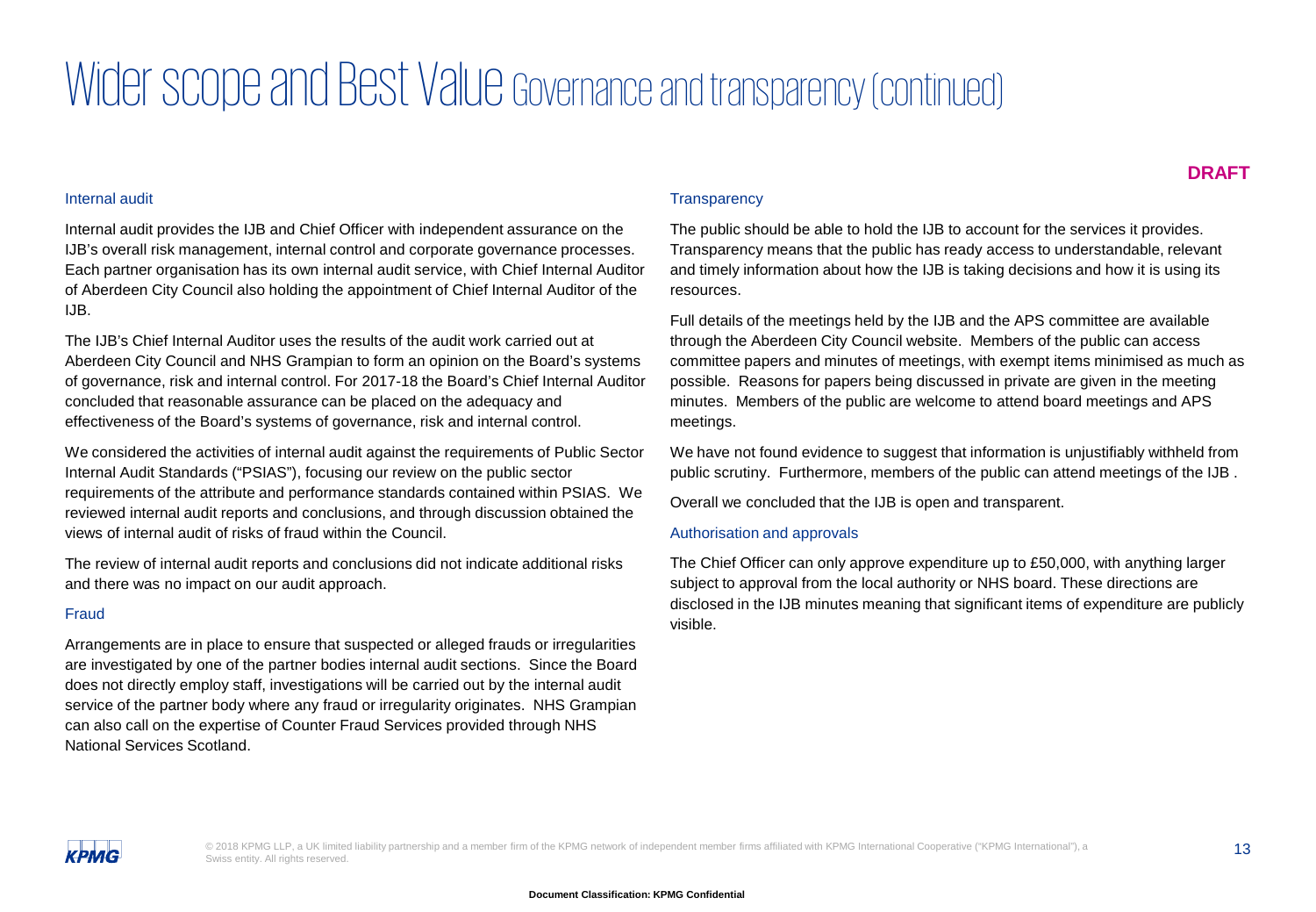## Wider scope and Best Value (continued) Governance and transparency (continued)

#### Response to cyber security

The Scottish Government published the Public Sector Action Plan for cyber resilience in November 2017. It aims to ensure that Scotland's public bodies work towards becoming exemplars of cyber resilience.

The EU General Data Protection Regulation ("GDPR") came into effect from 25 May 2018. In response the IJB approved the appointment of a data protection officer on 22 May 2018. The IJB has minimal data controller responsibilities as the partners retain responsibility for operational delivery of functions and services. The Council's chief officer – governance and NHS Grampian's information governance lead are, therefore, responsible for the majority of the IJB's data controller responsibilities. For the small amount of data controller responsibilities which do remain with the IJB, the Board resolved to approve the role of data protection officer and instructed the chief officer to request that NHS Grampian's information governance lead takes on this role.

#### Chief Officer

The IJB's chief officer, Judith Proctor, formally tendered her resignation on 14 March 2018 to take up the same role at the Edinburgh City IJB. Sally Shaw was appointed on 10 April 2018 in the interim chief officer role, providing the IJB with continued leadership whilst a permanent chief officer is appointed. We consider that this approach is sensible and enables a well considered appointment to be made.

#### **Conclusion**

**КРМG** 

We consider that the IJB has appropriate governance arrangements in place and they provide a framework for effective organisational decision making.

The IJB considered the governance framework at its formation, including working with the Good Governance Institute to ensure that structures and processes are appropriate.

We consider that scrutiny is robust and transparent.

© 2018 KPMG LLP, a UK limited liability partnership and a member firm of the KPMG network of independent member firms affiliated with KPMG International Cooperative ("KPMG International"), a<br>14 Swiss entity. All rights reserved.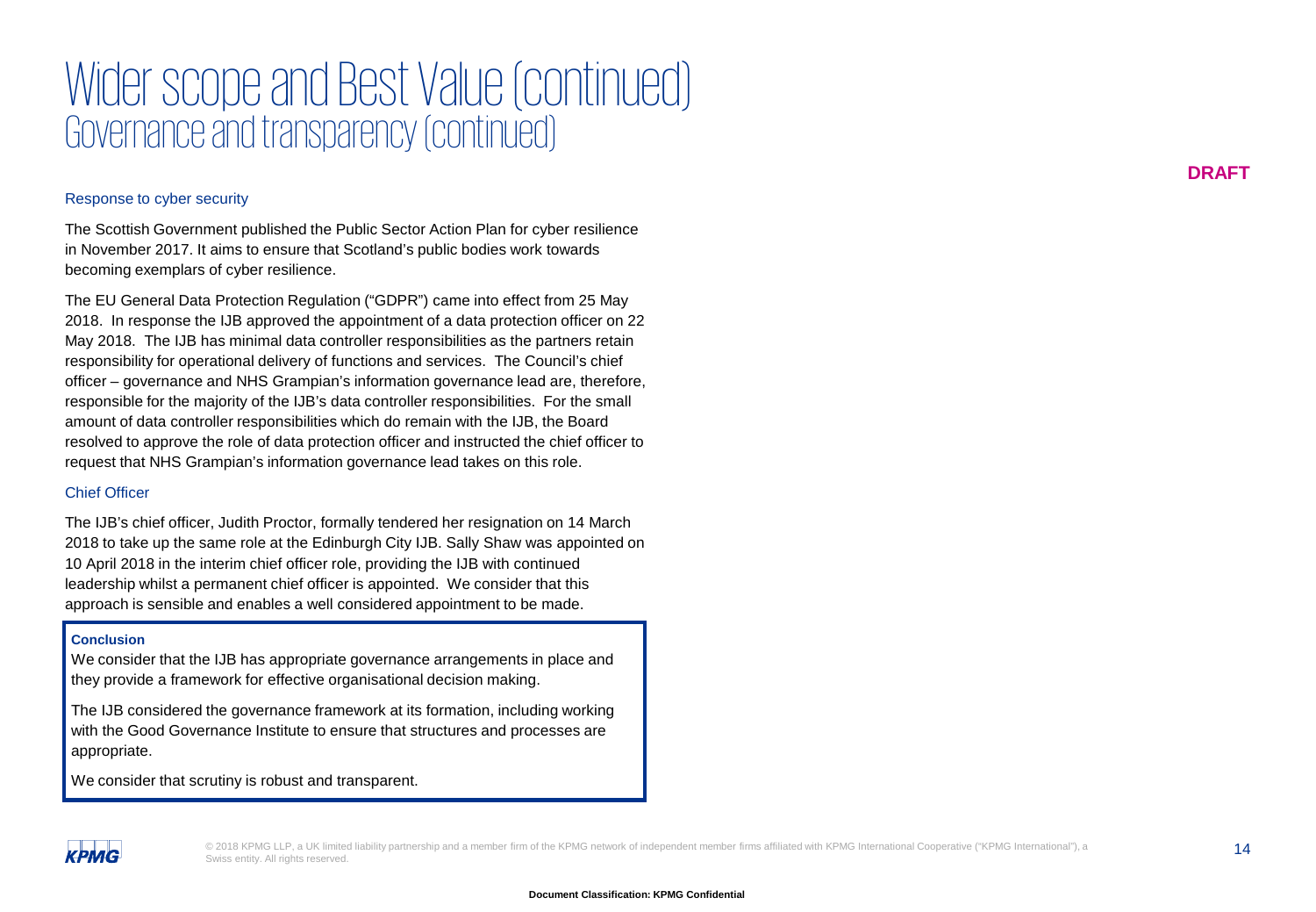## Wider scope and Best Value (continued) Value for money

#### **Value for money is concerned with using resources effectively and continually improving services.**

The Public Bodies (Joint Working) (Scotland) Act 2014 sets out a broad framework for creating integration authorities. This allowed boards flexibility to enable them to develop integrated services that best suited local circumstances.

The Integration Scheme specifies the range of functions delegated by the Aberdeen City Council and NHS Grampian to the IJB. The IJB is responsible for establishing effective arrangements for scrutinising performance, monitoring progress towards its strategic objectives, and holding partners to account.

#### Performance indicators

Integration authorities are required to contribute towards nine national health and wellbeing outcomes which are intended to focus on the needs of the individual to promote their health and wellbeing, and in particular, to enable people to live healthier lives in their community.

In order to review performance the IJB developed a performance management framework. An updated performance dashboard is presented to the Board annually (31 October 2017) and an annual performance report (22 August 2018) is also presented. These reports summarise performance to date towards the nine national health and wellbeing outcomes and the IJB's local strategic outcomes. Improvements have been made to these performance reports following feedback from the IJB members, for example a red, amber, green rating is now used to make it easier for members to identify areas requiring improvement and movement in indicators from the prior period.

#### Value for money in key decisions

The board considers and discusses difficult decisions throughout the year as appropriate. For example, the transformational change projects to prioritise. These are supported by options appraisals and business cases where appropriate.

#### Workforce planning

The IJB's workforce plan is being developed. There is a workforce plan which includes health staff, however, this is being extended to include all IJB staff. Once complete this will reflect the NHS approach to workforce planning. The executive team has approved work to date, however the workforce plan has still to be approved by the Board. There is a risk, given the demographics of the workforce, that without a workforce plan in place there could be a detrimental impact to the achievement of the IJB's strategy.

*Recommendation one*

#### End of public sector pay cap

The Scottish Government has stated its intention for the 1% public sector pay cap which has applied for seven years is being lifted. It is not clear when increases will take effect or how they will be funded.

To mitigate the uncertainty risk surrounding pay increases the IJB included in its five year plan an assumption that the pay increases announced for NHS staff will be similar to that agreed for council staff.

#### **Conclusion**

Overall, we consider that the IJB has appropriate arrangements for using resources effectively and continually improving services.

We propose one recommendation in relation to the workforce plan.



© 2018 KPMG LLP, a UK limited liability partnership and a member firm of the KPMG network of independent member firms affiliated with KPMG International Cooperative ("KPMG International"), a<br>
15 Swiss entity. All rights reserved.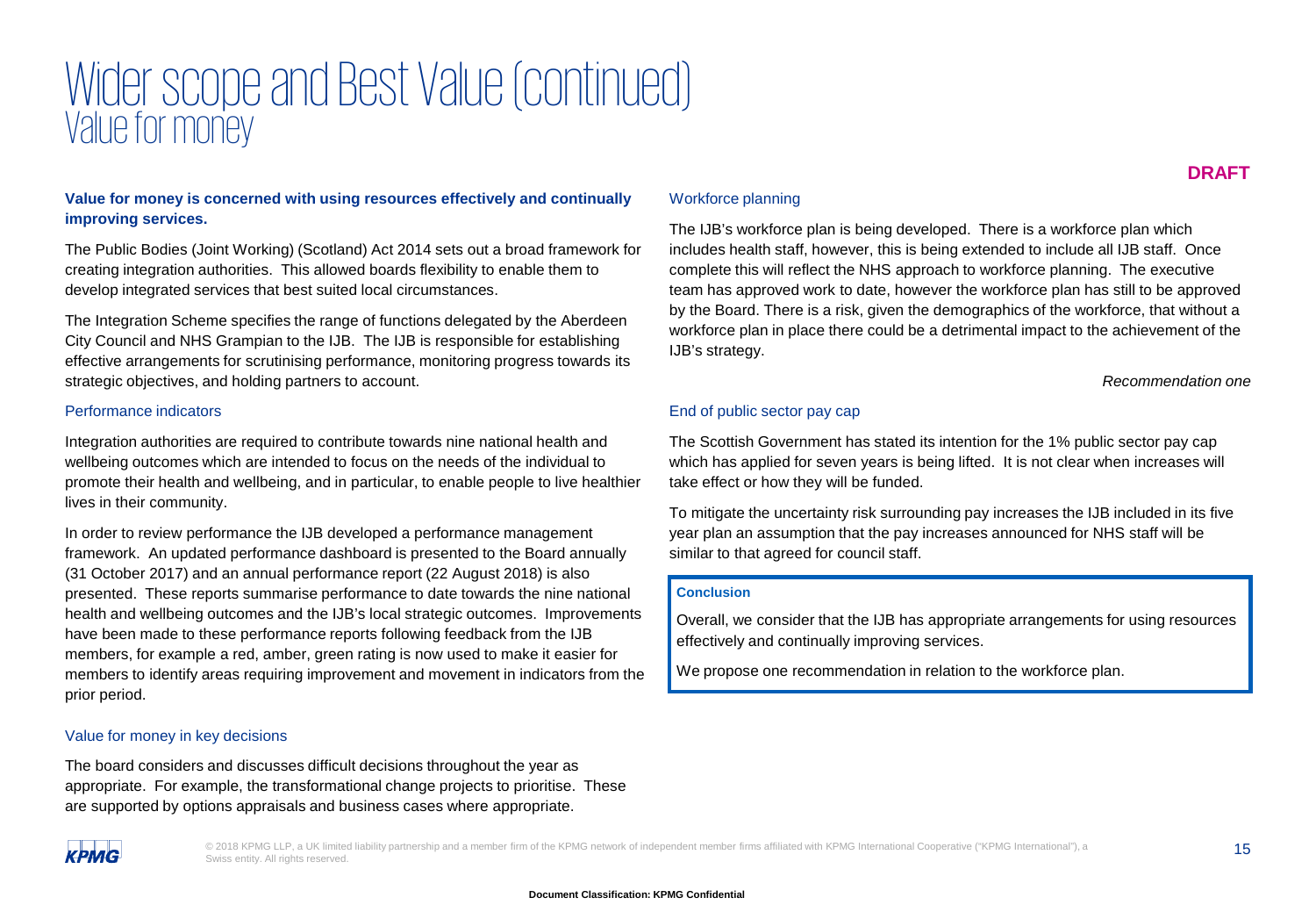### **Appendix one** Action plan

The action plan summarises specific recommendations arising from our work, together with related risks and management's responses.

. We present the identified findings across three audit dimensions:

- financial sustainability
- financial management
- governance and transparency
- value for money

#### **Priority rating for recommendation**

**Grade one** (significant) observations are those relating to business issues, high level or other important internal controls. These are significant matters relating to factors critical to the success of the organisation or systems under consideration. The weaknesses may therefore give rise to loss or error.

**Grade two** (material) observations are those on less important control systems, one-off items subsequently corrected, improvements to the efficiency and effectiveness of controls and items which may be significant in the future. The weakness is not necessarily great, but the risk of error would be significantly reduced if it were rectified.

**Grade three** (minor) observations are those recommendations to improve the efficiency and effectiveness of controls and recommendations which would assist us as auditors. The weakness does not appear to affect the availability of the control to meet their objectives in any significant way. These are less significant observations than grades one or two, but we still consider they merit attention.

| Finding(s) and $risk(s)$                                                                                                                                                                                                                                                                                                                                                                                                              | <b>Recommendation(s)</b>                                                                     | <b>Agreed management actions</b>                                                                                       |
|---------------------------------------------------------------------------------------------------------------------------------------------------------------------------------------------------------------------------------------------------------------------------------------------------------------------------------------------------------------------------------------------------------------------------------------|----------------------------------------------------------------------------------------------|------------------------------------------------------------------------------------------------------------------------|
| Audit dimension: Value for money (page 15)                                                                                                                                                                                                                                                                                                                                                                                            |                                                                                              | <b>Grade three</b>                                                                                                     |
| The IJB's workforce plan is being developed. Once complete this<br>will reflect the NHS approach to workforce planning. The<br>executive team has approved work to date, however the workforce<br>plan has still to be approved by the Board.<br>There is a risk, given the demographics of the workforce, that<br>without a workforce plan in place there could be a detrimental<br>impact to the achievement of the IJB's strategy. | The IJB should progress workforce planning to identify and<br>address potential skills gaps. | <b>Management response: Agreed</b><br>Responsible officer: Chief Finance Officer<br>Implementation date: 31 March 2019 |



**DRAFT**